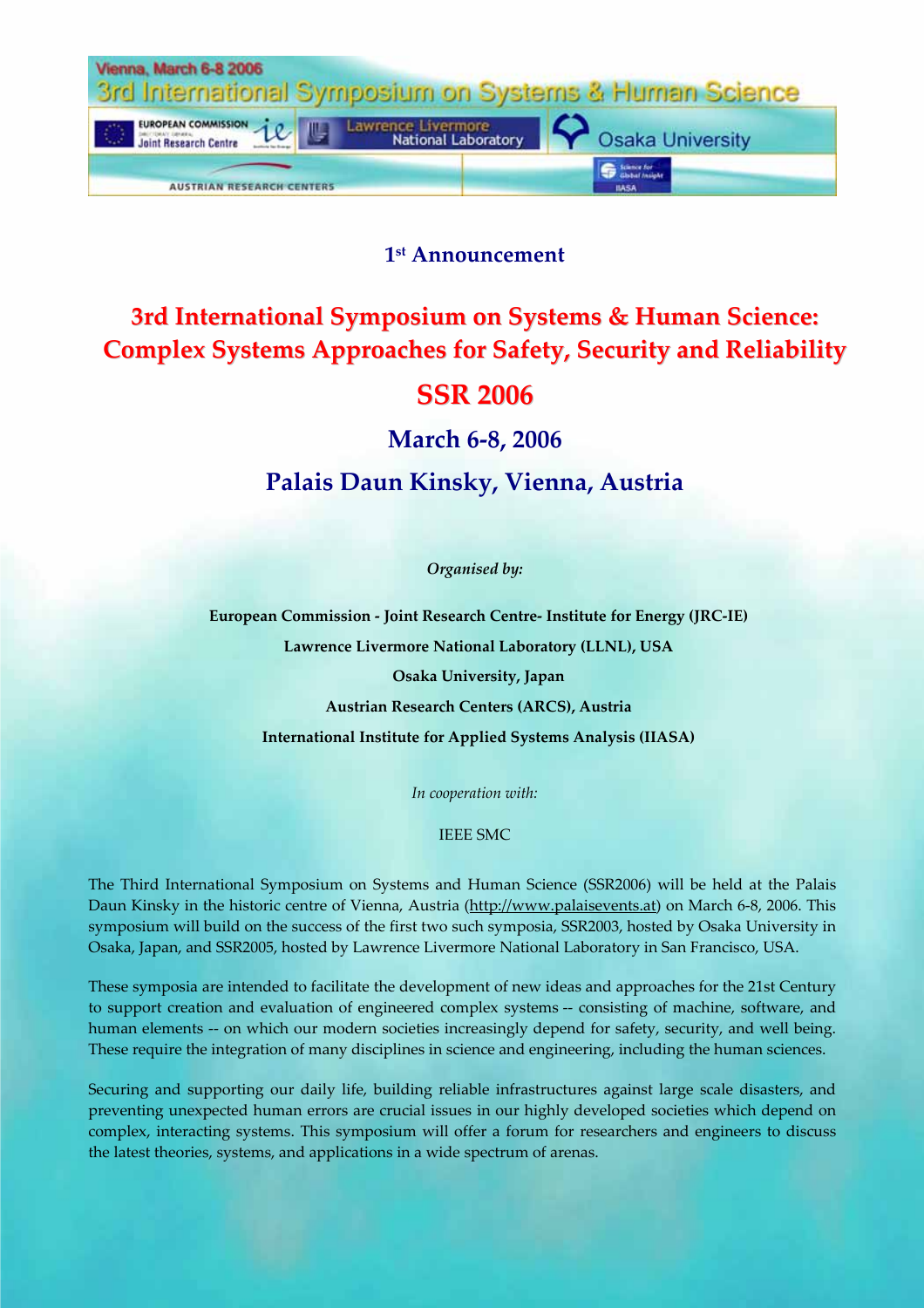

## **General Topics of Interest**

- o Integration of systems and human sciences
- o Complexity, uncertainty, and nonlinearity
- o Evaluation of complex systems
- o Sensors, communications, and data fusion
- o Roles of simulation
- o Human and organizational behaviour
- o Situation awareness and incident response
- o Networks
- o Network and systems security
- o Physical and engineered systems
- o Robotics
- o Socio‐economic systems
- o Concepts, formalisms, methods and tools
- o Risk management and decision analysis

## **Specific Topics for SSR 2006**

## **Uncertainty & Qualification of Systems Analysis**

Uncertainty is a major issue in most engineering and natural systems, from energy facilities and transport infrastructures to ecological systems. Depending on the system, main uncertainties stem from different sources, such as the capability to explain the behaviour of the system (are we able to model the system? are there competing models? is it necessary to model the system with a surrogate?), the data needed to monitor or to explain its behaviour (no data available, scarce data, huge quantity of data) and the circumstances under which the system performance will evolve. *The main question here is to be able to determine how confident we are or how much we trust the results which we obtain from modelling systems.*

### **Research questions could be:**

- o *What is ʺqualityʺ in a systems analysis?*
- o *What are the types of models which we are using? (heuristic, deterministic, stochastic, etc.).*
- o *What are they based upon? Is their level of detail adequate for the specific purpose? Have they been validated? Is validation a must?*
- o *Is expert judgment a key issue in the analysis? Do we use it for model development as well as for information collection? Are we using it the right way? Did we check its quality and, if yes, how?*
- o *How to assess and map the quality of available safety / risk / reliability / availability assessments?*
- o *How to integrate the views from different stakeholders and expertises: system analysts, risk assessors, reliability experts, communication experts, industry, authorities, NGOs, media, etc.*

## **Agent Based Modelling**

Agent Based Modelling expands existing capabilities to address risk‐informed policy making. Besides the conceptually different philosophy of running simulations with adaptive systems, the agent approach also allows the application and merging of trans‐disciplinary knowledge and paradigms as endogenous to risk‐ informed processes, rather than as having to model them as exogenous factors.

This might be of particular relevance when modelling threats to infrastructures which are closely interwoven within social structures, such as energy infrastructures:

- o *How predictable are social strategies which are at the basis of, say, terrorist threats?*
- o *What kind of uncertainties are involved in interactions between human societies and the biosphere in which they co‐exist?*
- o *What is predictable and what is fundamentally not?*
- o *In general, what is the potential of using agent based models, originally coming from emergency management type of applications, in technological risk assessments?*